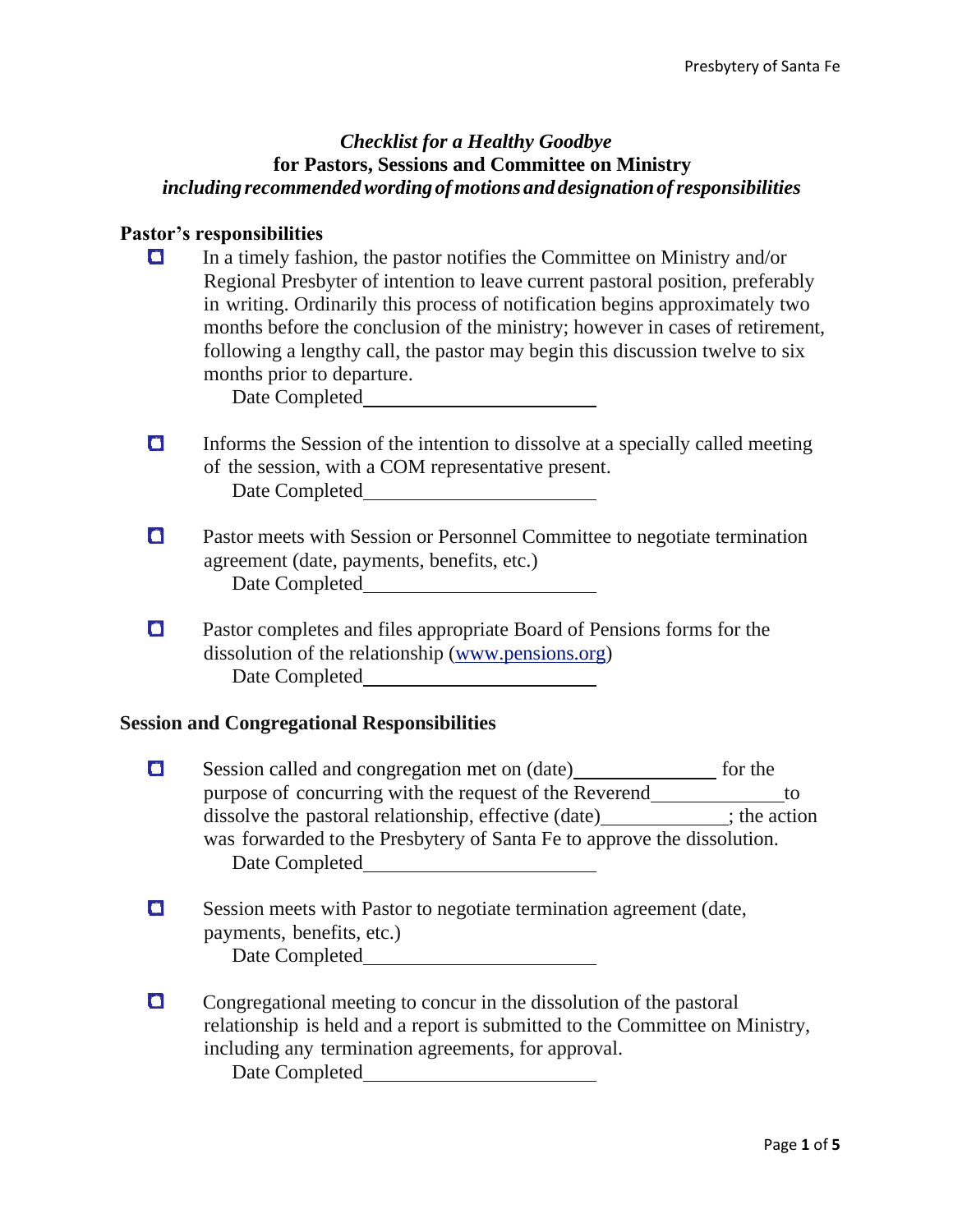- **O** Session or session appointed committee plans the celebration of the shared ministry on the pastor's last Sunday, including the litany "A Celebration of Pastoral Service" during the last service of worship. Date Completed
- Clerk of Session and Treasurer completes and files appropriate Board of Pensions forms for the dissolution of the relationship (www.pensions.org)

Date Completed

#### **Committee on Ministry**

Upon notification of the pastor's intention and before the session meeting to inform the congregation, COM appoints a liaison to work with the pastor, session and congregation.

Date Completed

**Q** Liaison attends the special meeting of session, any subsequent planning meetings (as requested) and the congregational meeting to concur in the dissolution of the pastoral relationship.

Date Completed

**COM** votes to concur with the pastor's request and approves all termination agreements, reports the action to Presbytery and provides for a time of recognition and thanksgiving for ministers who are Honorably Retiring.

Date Completed

**COM** conducts exit interview with Session and with Pastor and reviews Ethics for Departing Pastors and Presbytery of Santa Fe Ethical Standards.

Date Completed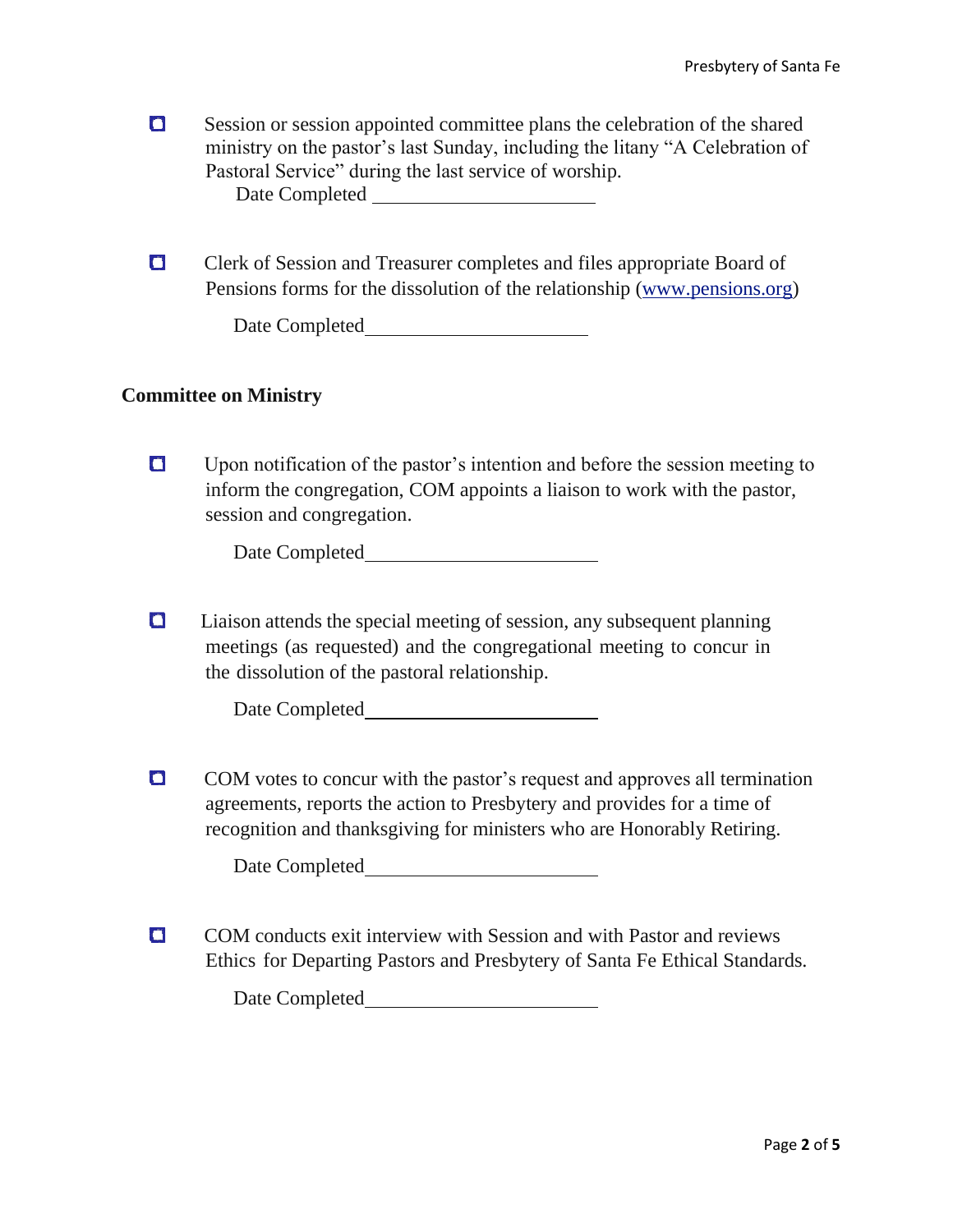## *Suggestions to Pastors Leaving Pastoral Positions*

Consider the following as you make plans to tell your Session and Congregation you are leaving. Please consult with a representative from COM and/or the Regional Presbyter as you formalize your plans.

Where time allows, plan for six weeks between the meeting with session to request the dissolution of the pastoral relationship and the final Sunday. This timeline may assist in your planning:

| Date | Notify COM re: intention and set a date for session meeting                                                                                        |
|------|----------------------------------------------------------------------------------------------------------------------------------------------------|
| Date | Session meeting to call congregational meeting to concur in<br>dissolution; letter prepared for distribution to congregation<br>the following day. |
| Date | Last Sunday                                                                                                                                        |

In addition to these official steps, consider reading *Saying Goodbye: A Time of Growth for Congregations and Pastors* by Ed White; plan worship and sermons to address issues of grief, transition and gratitude; consider the groups within the congregation that may be in need of attention; be open to the range of emotions that may be present in the congregation and make note of these during the exit interview with COM.

Attend to the details of your departure: clean your office, inform the Board of Pensions of your termination date, settle any outstanding financial arrangements (discretionary funds accounting, vacation days due, etc.) provide transition for ongoing counseling relationships, cancel or reassign future commitments in community or congregation, review the ethical standards for departing pastor and communicate them clearly with the congregation, and share with a trusted colleague or spiritual friend outside the congregation your feelings surrounding this departure.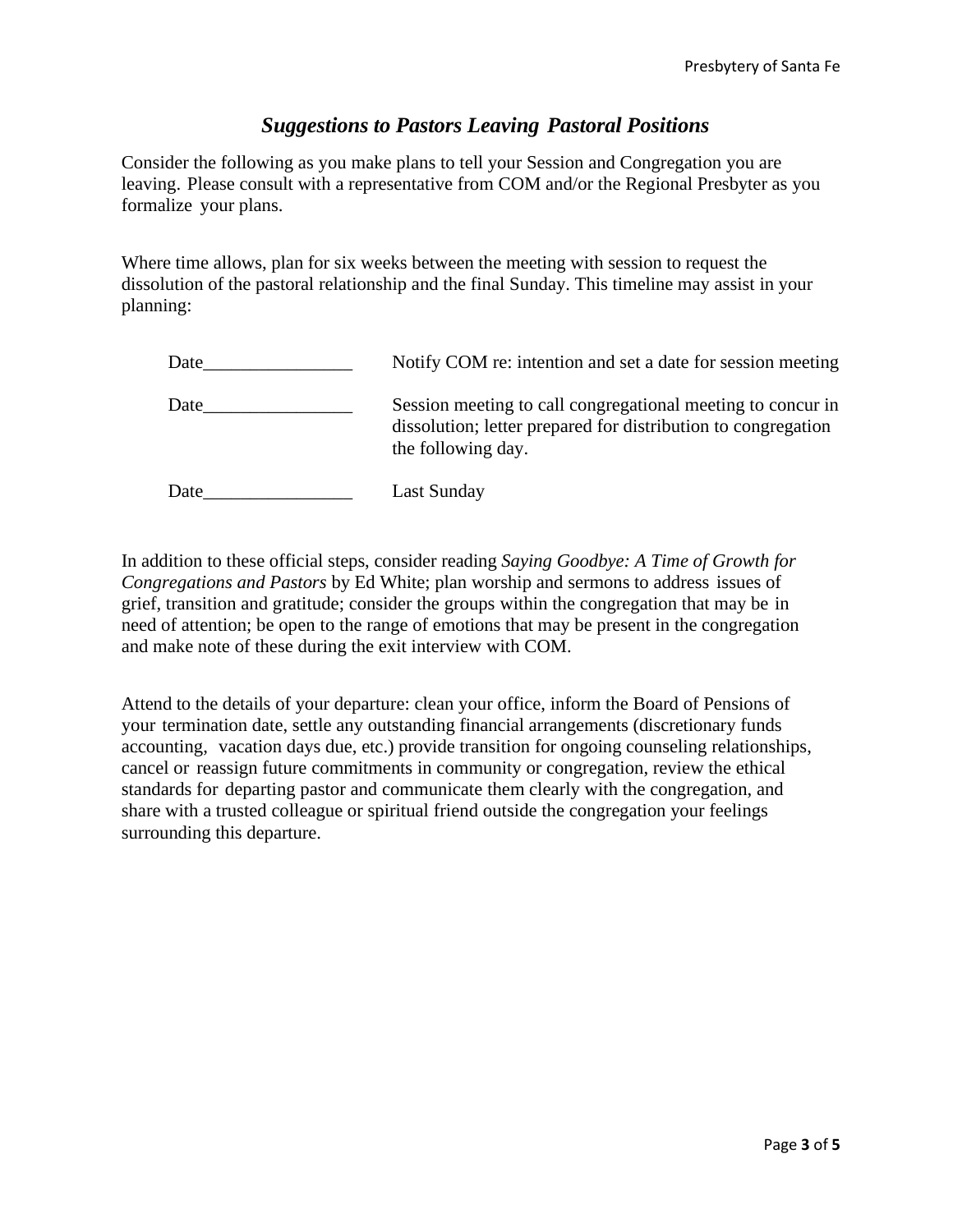# *A Celebration of Pastoral Service*

| People: | We do with thanks to God.                                                                                                                                                                                                                                                                                                                                              |
|---------|------------------------------------------------------------------------------------------------------------------------------------------------------------------------------------------------------------------------------------------------------------------------------------------------------------------------------------------------------------------------|
|         | service as your Pastor (Associate Pastor, Designated Pastor)?                                                                                                                                                                                                                                                                                                          |
|         |                                                                                                                                                                                                                                                                                                                                                                        |
|         |                                                                                                                                                                                                                                                                                                                                                                        |
| People: | <b>Thanks be to God.</b>                                                                                                                                                                                                                                                                                                                                               |
|         | Session Rep: For each other, and for God's love which has sustained us.                                                                                                                                                                                                                                                                                                |
| People: | <b>Thanks be to God.</b>                                                                                                                                                                                                                                                                                                                                               |
|         | Session Rep: For wounds healed, expectations met, gifts given and promises kept,                                                                                                                                                                                                                                                                                       |
| People: | Thanks be to God.                                                                                                                                                                                                                                                                                                                                                      |
|         | made, for joys celebrated and for times of nurture and growth,                                                                                                                                                                                                                                                                                                         |
|         | Session Rep: I bid you to pray in thanks for our journey together in this place: For friendship                                                                                                                                                                                                                                                                        |
| People: | Forgive us, Lord.                                                                                                                                                                                                                                                                                                                                                      |
|         | not kept.                                                                                                                                                                                                                                                                                                                                                              |
|         | Session Rep: For expectations not met, for wounds not healed, for gifts not given, for promises                                                                                                                                                                                                                                                                        |
| People: | Forgive us, Lord.                                                                                                                                                                                                                                                                                                                                                      |
|         | finished,                                                                                                                                                                                                                                                                                                                                                              |
|         | Session Rep: I bid you to pray with me now for the forgiveness of the Lord: For things not                                                                                                                                                                                                                                                                             |
| People: | <b>Be present, Lord</b>                                                                                                                                                                                                                                                                                                                                                |
|         | Presby Rep: In the homes and hearts of all your people,                                                                                                                                                                                                                                                                                                                |
| People: | <b>Be present, Lord</b>                                                                                                                                                                                                                                                                                                                                                |
|         | Presby Rep: In our Presbytery and the whole church,                                                                                                                                                                                                                                                                                                                    |
| People: | <b>Be present, Lord</b>                                                                                                                                                                                                                                                                                                                                                |
|         | Presby Rep: In this community,                                                                                                                                                                                                                                                                                                                                         |
| People: | <b>Be present, Lord</b>                                                                                                                                                                                                                                                                                                                                                |
|         | Presby Rep: In this congregation,                                                                                                                                                                                                                                                                                                                                      |
| People: | Lord. In this world,<br><b>Be present, Lord</b>                                                                                                                                                                                                                                                                                                                        |
|         | Presby Rep: Good Christian people, I bid you now pray for the saving presence of our Living                                                                                                                                                                                                                                                                            |
|         | these past years, and I shall remember you with deep gratitude.                                                                                                                                                                                                                                                                                                        |
|         | Church. Your kindness and support, your caring and love have sustained me over                                                                                                                                                                                                                                                                                         |
| Pastor: |                                                                                                                                                                                                                                                                                                                                                                        |
|         | comes to an end.                                                                                                                                                                                                                                                                                                                                                       |
|         | Presby Rep: In (date)_____________, the congregation called the Rev.________________ to<br>serve as its Pastor (Associate Pastor or Designated Pastor). This week that service                                                                                                                                                                                         |
|         |                                                                                                                                                                                                                                                                                                                                                                        |
|         | friends among us come to the end of their lives. Individuals move into our<br>community and church life. Others leave us, moving away to new places, new<br>experiences, and new opportunities. It is important and right that we recognize<br>these times of passage, of endings and beginnings. Today we share the time of<br>farewell with friends who are leaving. |
|         | Session Rep: Our church family is constantly changing. People come and go. Babies are born.<br>Children grow up. People commit themselves to one another. Loved ones and                                                                                                                                                                                               |
|         |                                                                                                                                                                                                                                                                                                                                                                        |